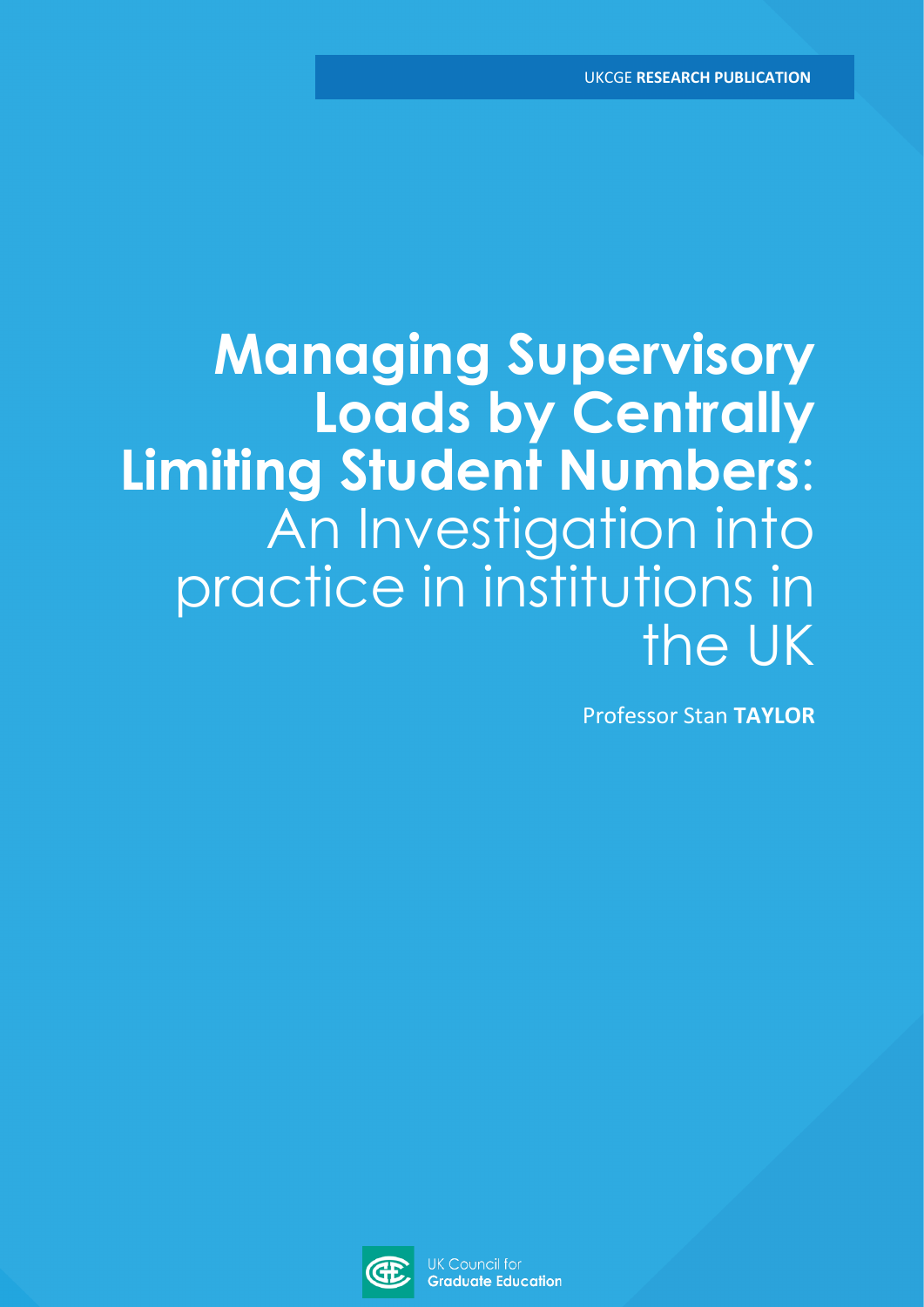

## **INTRODUCTION**

Research supervisors play a key role in supporting students to complete their research projects and gain their degrees. Numerous studies (see for example Bair and Hayworth 2004, Smith et al 2006, Lovitts 2008, Cohen 2011, Wadesango and Machingambi 2011. Carter et al 2017) have shown that supervisors having the time to spend with their students is crucial in terms of the quality of the student experience and in supporting timely completion. The need for institutions to ensure that the quality of supervision was not put at risk because of excessive workloads has been highlighted in successive editions of the Quality Assurance Agency's Code of Practice including the most recent (QAA: 2018: 8) which stressed that 'The overall workload of the individual should also be taken into account to ensure supervisors have time for sufficient contact with, and support of, each research student'.

There are various ways in which supervisory workloads can be managed by institutions, including limiting the numbers of students that supervisors can supervise. While in many institutions the determination of such limits is devolved to departments or schools, in others they are set centrally by the institution as a whole. In the former case, information is not usually available outside the institution, but centrally-set numerical limits are often embodied in publicly-available documents, including research degree regulations, codes of practice, and supervisor and student handbooks. The present paper seeks to use these sources to explore the numerical limits set centrally by higher education institutions in the UK.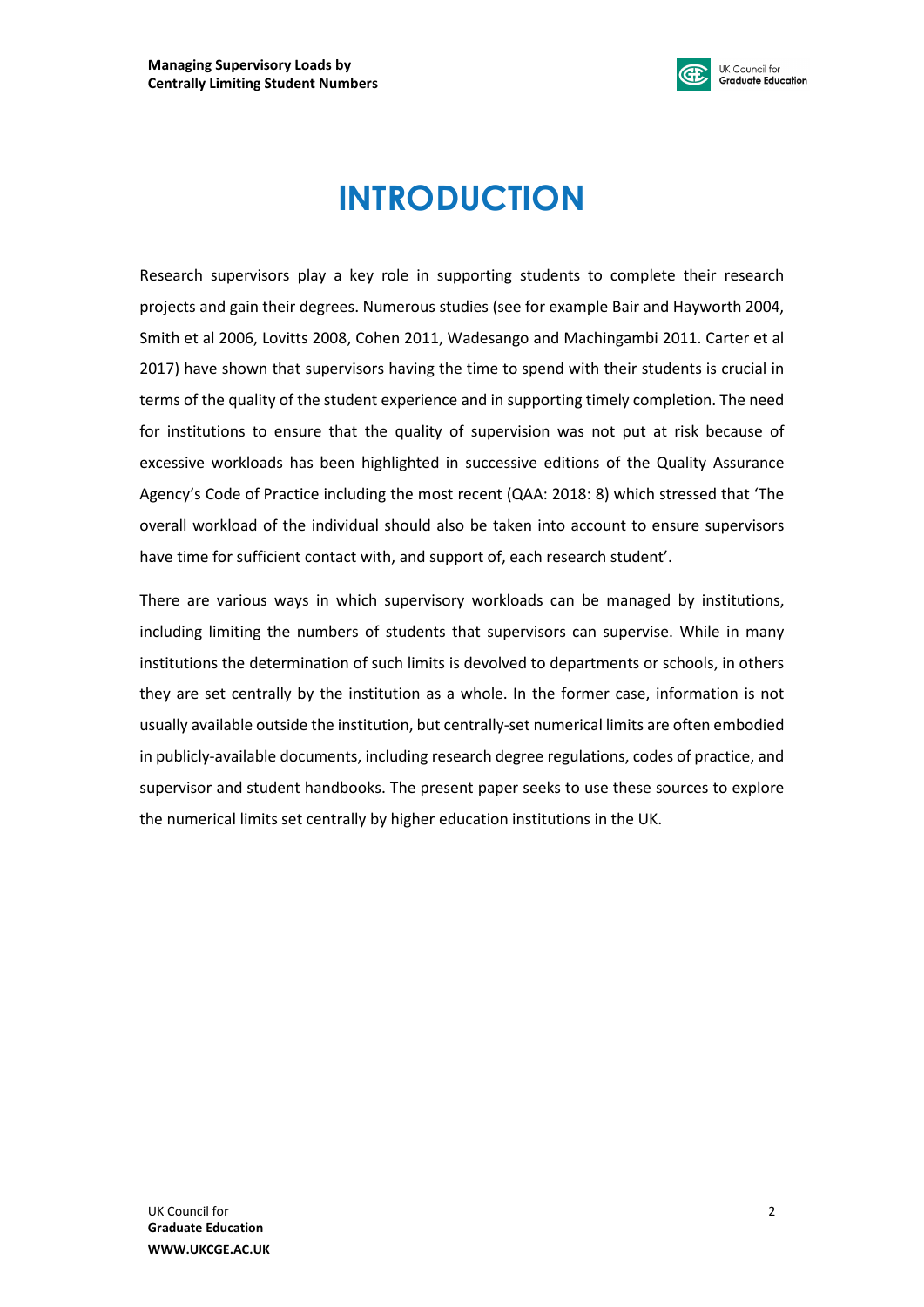

## **METHODS**

In all, there are 149 higher education institutions in the UK which provide research degree programmes. Of these, 143 provide public information about such programmes on their web sites and, during January and February 2021, a search was made of all of these sources with a view to identifying institutional limits on numbers of research supervisees.

Of the 143, there was no mention of limits in the documentation of 45 institutions, and in the documentation of a further 28 it was stated that the setting of limits had been left to academic units, mainly faculties and departments/schools or in a few cases research groups. The rationale for this was, as stated in the University of Sussex's (2020) 'Information for Supervisors', was that while 'No supervisor should undertake as main supervisor the supervision of more than a limited number of Doctoral Researchers' the 'limit will vary from one subject to another and according to factors such as a supervisor's experience and other duties' so that '…each School should have a normal maximum to be exceeded only in exceptional circumstances.'

Excluding the missing data, the institutions where there was no mention in the documentation of limits, and those where setting the latter were devolved left in all 70 institutions which did specify central limits in their public documentation and these form the basis for this study.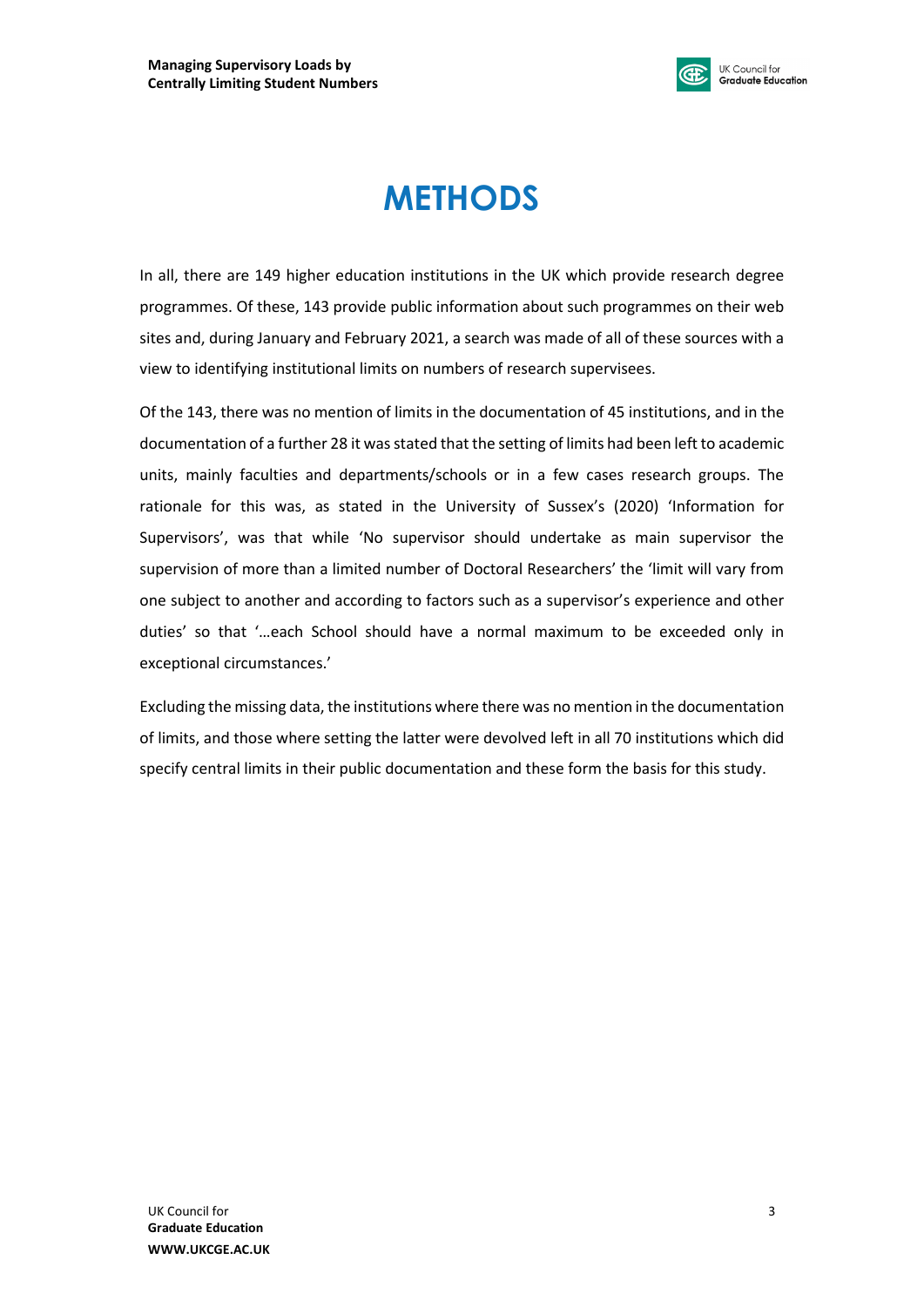

#### UK Council for **Graduate Education**

## **FINDINGS**

In setting limits, Institutions varied according to whether they 1) set limits for all supervisors, regardless of category or 2) only for principal supervisors/directors of studies (PS/DoS) or 3) for both or 4) differentiated between experienced and inexperienced supervisors.

### Limits for all supervisors regardless of category of supervision

In all, 37 institutions specified limits for supervisors regardless of category of supervision, i.e. there were no distinctions between PS/DoS and second supervisors.

Of these, by far the largest group were the 20 institutions specifying that supervisors in any capacity could only supervise up to limit defined as full-time equivalent (FTE ) (in all cases with two part-time students counting as one FTE). Of these institutions, 18 defined the maximum as six FTE, while in two it was eight FTE.

A further eight institutions limited the number on the basis of a headcount, i.e. a maximum number of students. In one the maximum was six, in six the maximum was eight, and in one it was nine.

In a further seven institutions, there were dual criteria specifying both FTE and a headcount limit as well. There was considerable variation within this sub-category, with the lowest institution having an FTE limit of four and a headcount of six while the highest had an FTE limit of 8 and a headcount of 15.

There were two further institutions which specified both FTE and headcount limits and allowed supervisors to supervise up to whichever was the greater. Both of these had limits of five FTE or six candidates in total.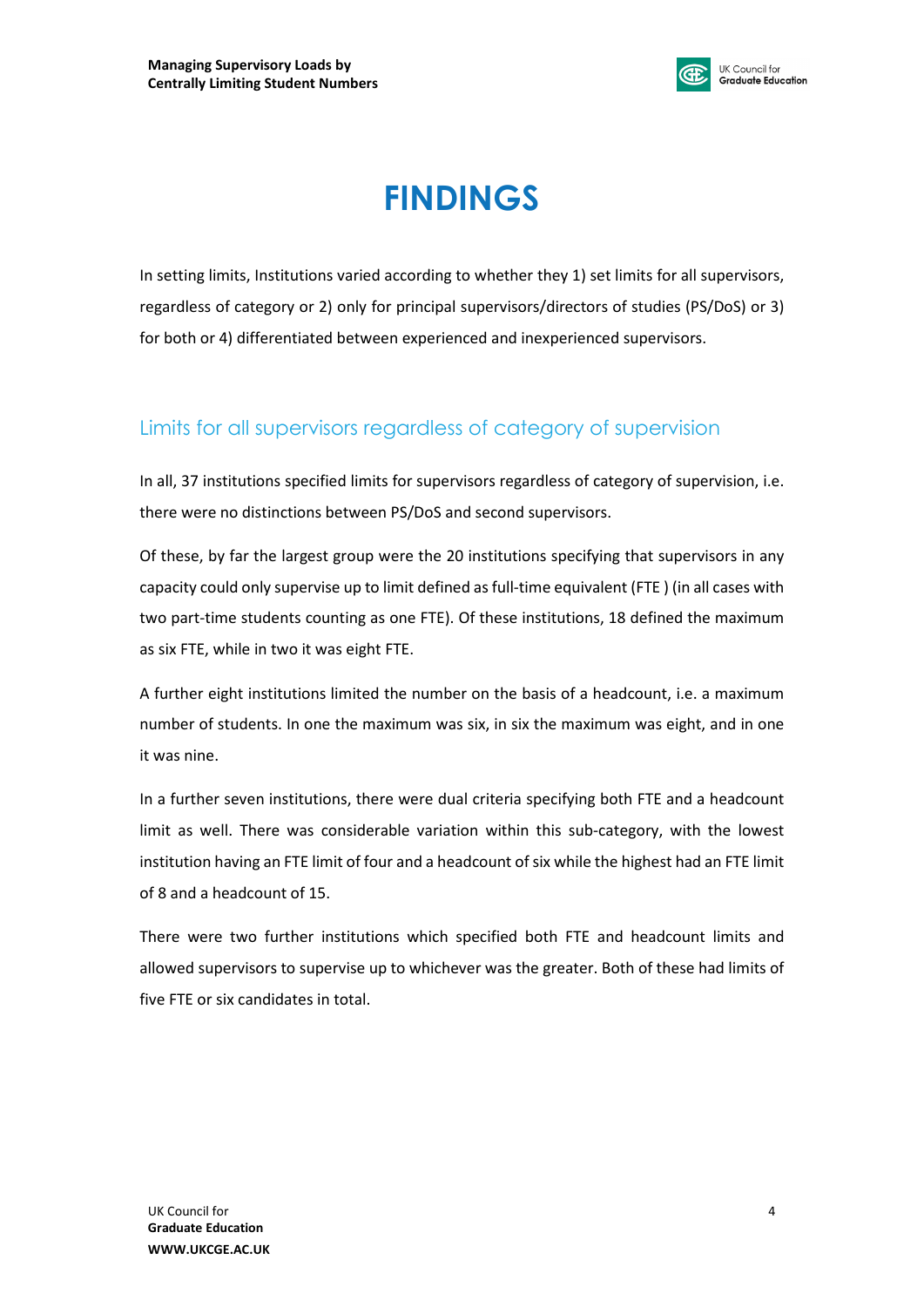

### Limits only for PS/DoS

20 institutions specified limits only for this category of supervisors.

Of these, 12 institutions specified limits in terms of FTE. Nine specified a maximum of six FTE and three eight FTE.

A further six institutions defined a limit for PS/DoS in terms of a headcount. In five, the maximum number they were allowed to supervise was six and in one it was eight.

Two institutions specified both FTE and headcount limits for PS/DoS, in both cases a maximum of six FTE and a headcount of 10.

### Limits for PS/DoS and second supervisors

10 institutions specified separate limits for both categories of supervisors.

Four institutions defined limits for both PS/DoS and second supervisors in terms of FTE. In two, academic staff could be PS/DoS for six FTE and second supervisors for a further three FTE, while in one the limits were six FTE as PS/DoS and four FTE as second supervisor, while the highest allowed six FTE for a PS/DoS and six FTE for a second as well.

Four other institutions defined limits for supervisors in terms of FTE for PS/DoS with a numerical cap on total numbers of supervisees. In all of these, academic staff were allowed to be PS/DoS for up to six FTE; in three cases, numbers overall were capped at 10, and in one at 12.

In addition two institutions had points systems.

In one, being PS/DoS to a full-time research student counted for two points and second supervisor as one point (with half these points for part-time students) and the limit was normally six points.

In the other, being PS/DoS counted for four points and being second supervisor counted for two, and the upper limit was 40 points.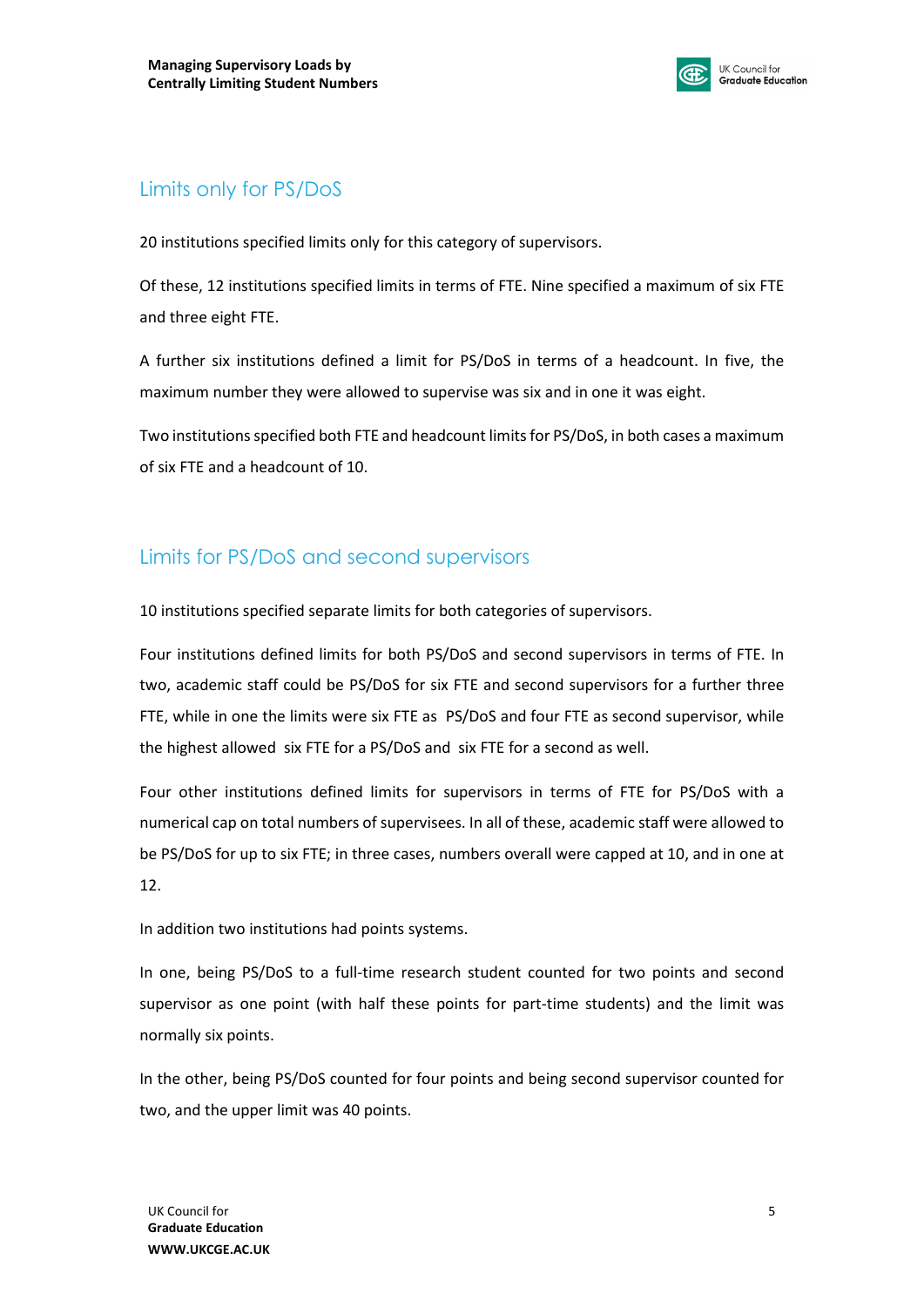

### Limits for PS/DoS and second supervisors according to experience

Finally, in three institutions, limits were varied according to the experience of supervisors.

In one, experienced supervisors (defined as those with two more successful completions) were allowed to be to PS/DoS to four students and second supervisors to a further three while inexperienced supervisors were allowed to be PS/DoS to two and second supervisor to one; in another, experienced supervisors were allowed to supervise up to six FTE and less experienced to four FTE; and finally there was one where 'ordinary' supervisors were allowed to supervise up to three students in any capacity, while senior ones could supervise up to six as Principal Supervisor and a further four as second supervisors.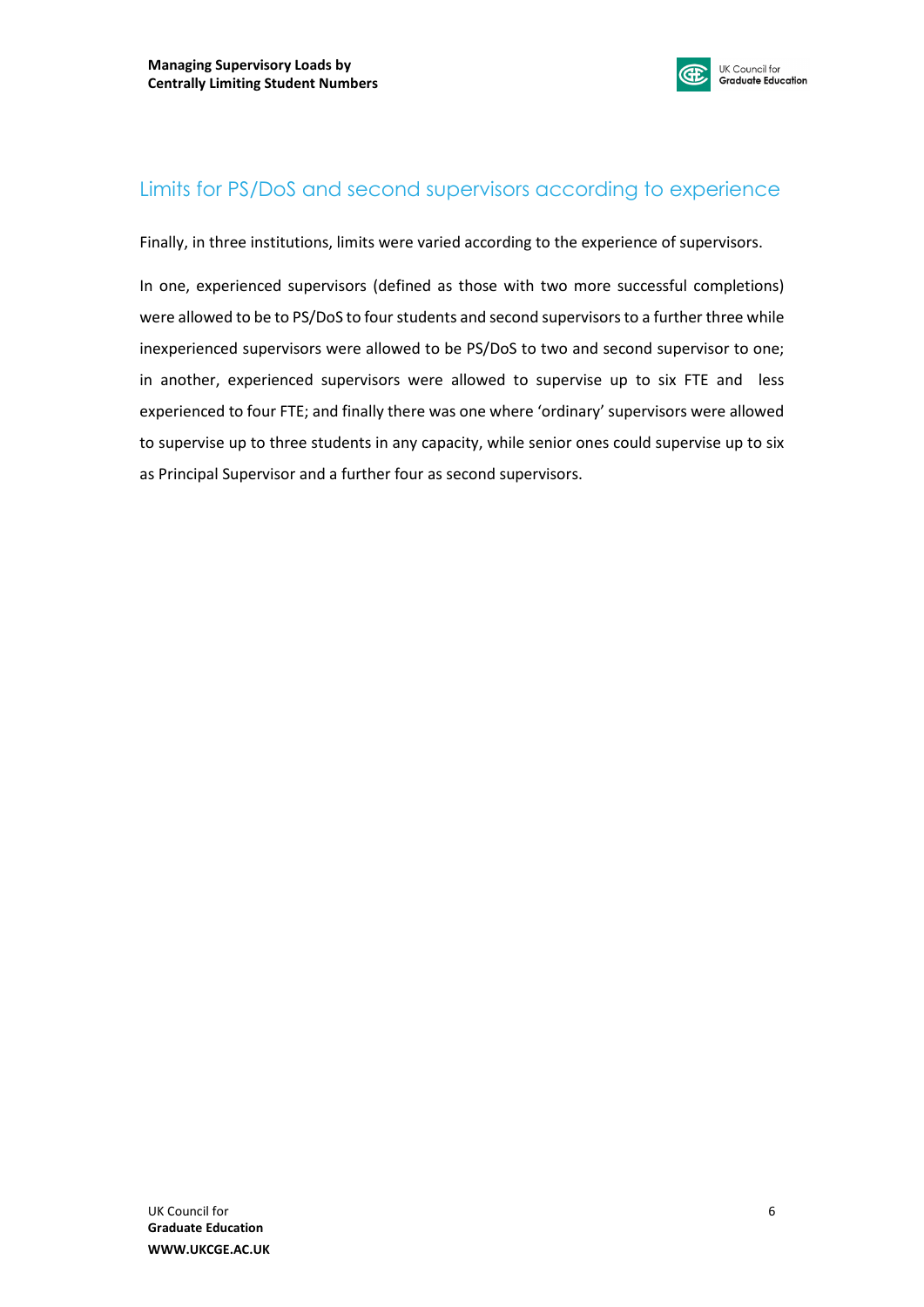

## **ANALYSIS**

Practice in setting limits for supervision is clearly very variable across the sector in terms of categories of supervisors and numerical definitions. The question which then arises is about how far these limits are comparable between institutions. In order to answer that, it is necessary to try and define them in a common currency.

Of the 70 institutions, 54 used a definition in terms of a maximum FTE which could not be exceeded, while 16 used other indicators including headcounts and points. For the 14 using headcounts only it can be assumed that these would also indicate the maximum FTE which the institution would permit, i.e. the headcount would equate with maximum FTE. In the cases of the two with points schemes, dividing the maximum number of points by the points per full-time student yielded a maximum FTE figure. In these ways it was possible to redefine the limits into FTE and compare them within categories of supervisors.

| <b>Maximum FTE or</b><br>equivalent | <b>Number of institutions</b> | $\%$ |
|-------------------------------------|-------------------------------|------|
| 5                                   | $\overline{2}$                | 5    |
| 6                                   | 21                            | 57   |
| $\overline{7}$                      | $\mathbf 1$                   | 3    |
| 8                                   | 11                            | 30   |
| 9                                   | $\overline{2}$                | 5    |
| <b>TOTAL</b>                        | 37                            | 100  |

**Table 1. Institutions defining limits for all supervisors regardless of category**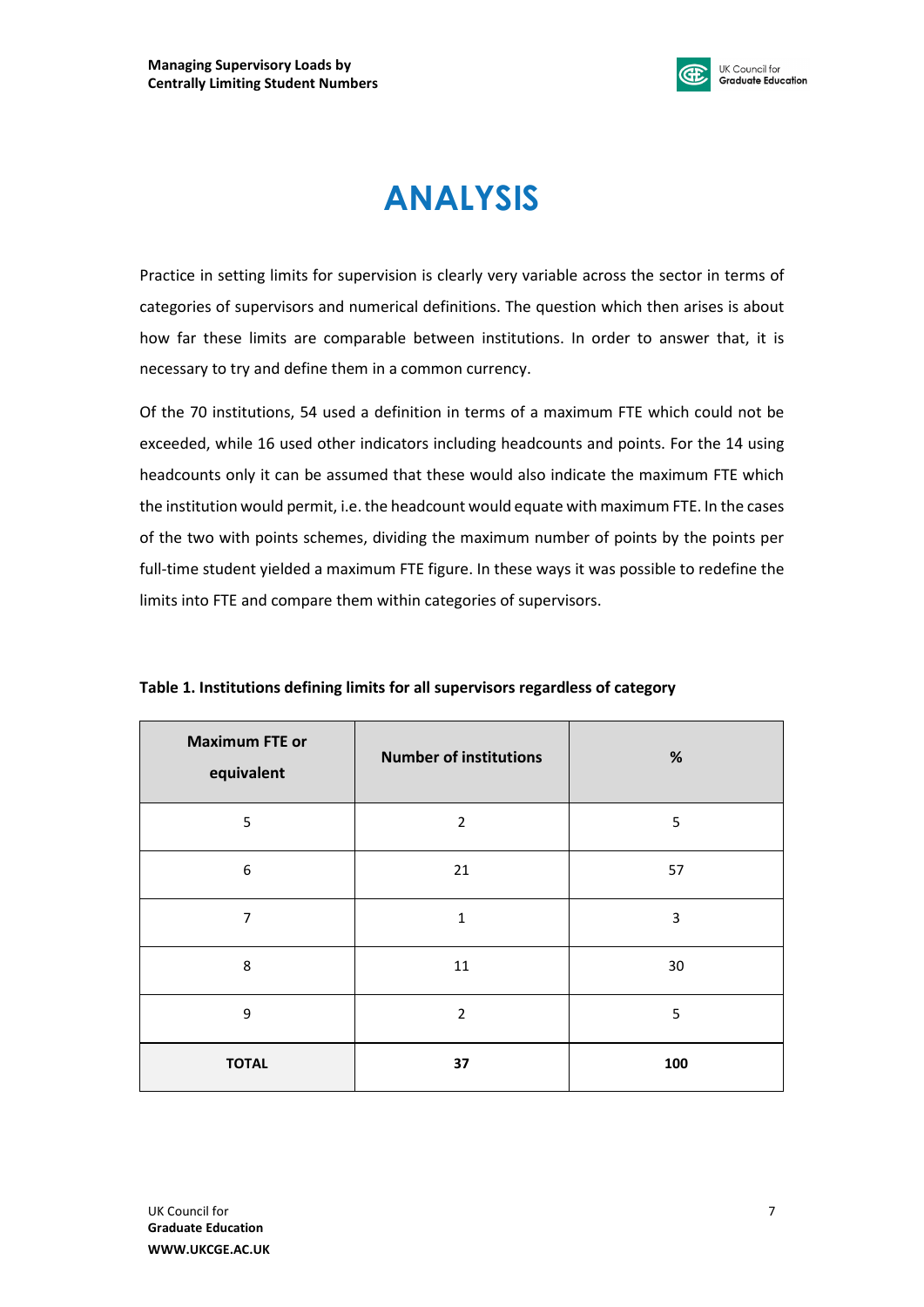

So there was a range of between 5 and 9 FTE but 90% of institutions specified a limit between 6 and 8 FTE.

#### **Table 2. Institutions defining limits for PS/DoS only**

| <b>Maximum FTE or equivalent</b> | <b>Number of institutions</b> | %   |  |
|----------------------------------|-------------------------------|-----|--|
| 6                                | 16                            | 80  |  |
| 8                                | 4                             | 20  |  |
| <b>TOTALS</b>                    | 20                            | 100 |  |

Here the range was even narrower at 6-8, with most institutions specifying the lower figure.

|  |  | Table 3. Institutions which defined limits for PS/DoS and for second supervisors |
|--|--|----------------------------------------------------------------------------------|
|  |  |                                                                                  |

| <b>Maximum FTE or equivalent</b> | <b>Number of institutions</b> | $\%$ |
|----------------------------------|-------------------------------|------|
| 3                                | 1                             | 10   |
| 6                                | 4                             | 40   |
| 9                                | $\overline{2}$                | 20   |
| 10                               | $\overline{2}$                | 20   |
| 12                               | $\mathbf{1}$                  | 10   |
| <b>TOTALS</b>                    | 10                            | 100  |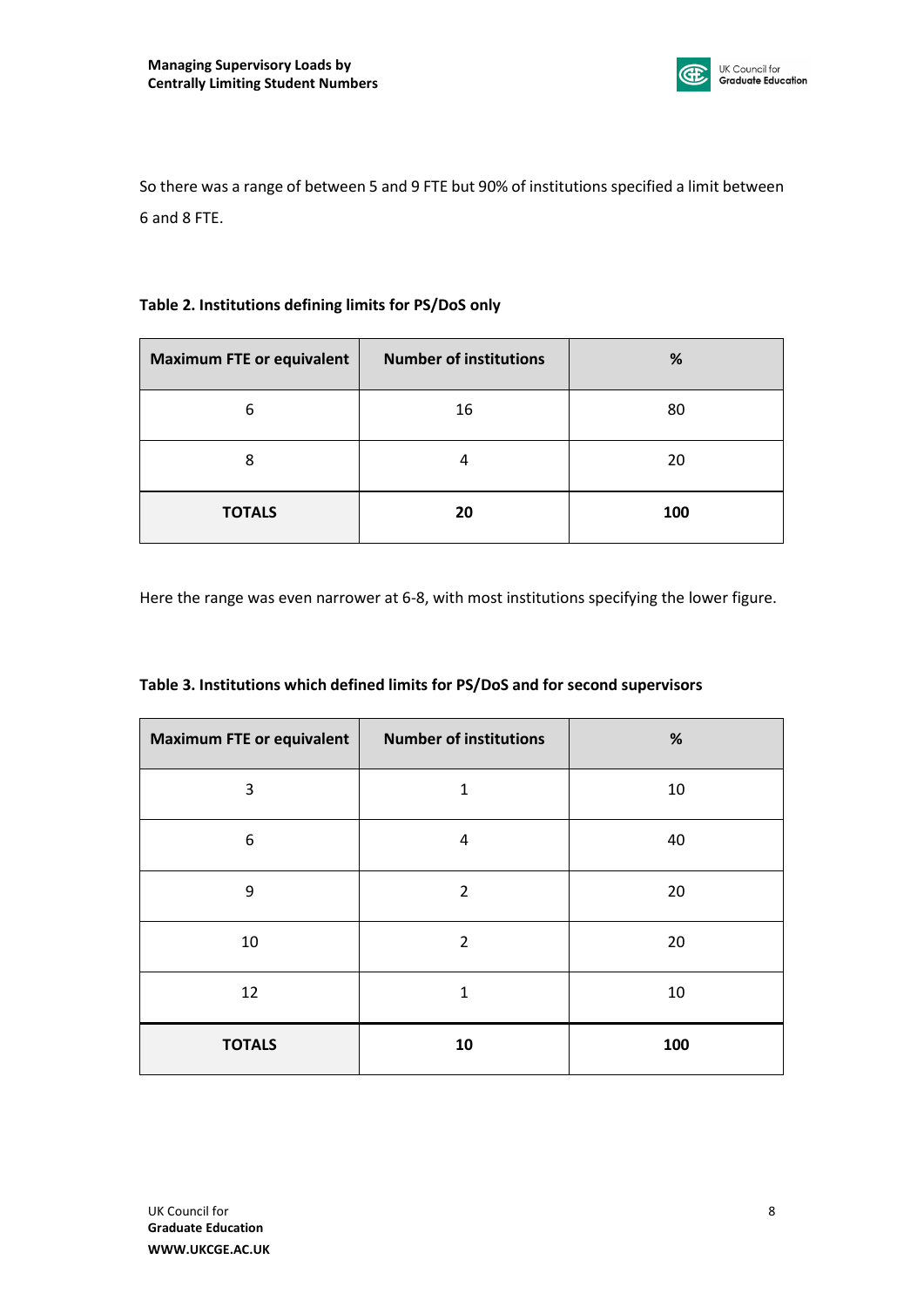

In these institutions, there was a much greater range of variation from three to 12 FTE and a median of 8 FTE.

### **Table 4. Institutions which set limits for PS/DoS and second supervisors according to experience**

| <b>Maximum FTE or equivalent</b> |               | <b>Number of institutions</b> |  |
|----------------------------------|---------------|-------------------------------|--|
| <b>Experienced</b>               | Inexperienced |                               |  |
| 5.5                              | 2.5           | 1                             |  |
| 6.0                              | 4.0           |                               |  |
| 8.0                              | 3.0           |                               |  |

So the range for experienced supervisors was from 5.5 (PS.DoS to four = 4 FTE plus three parttime= 1.5=5.5 total) to 8.0 while that for inexperienced was 2.5 (PS/DoS to two=2FTE plus one part-time =0.5=2.5 total) to four.

Putting these together (taking the figures for experienced supervisors from the final category) gives an overall table as below: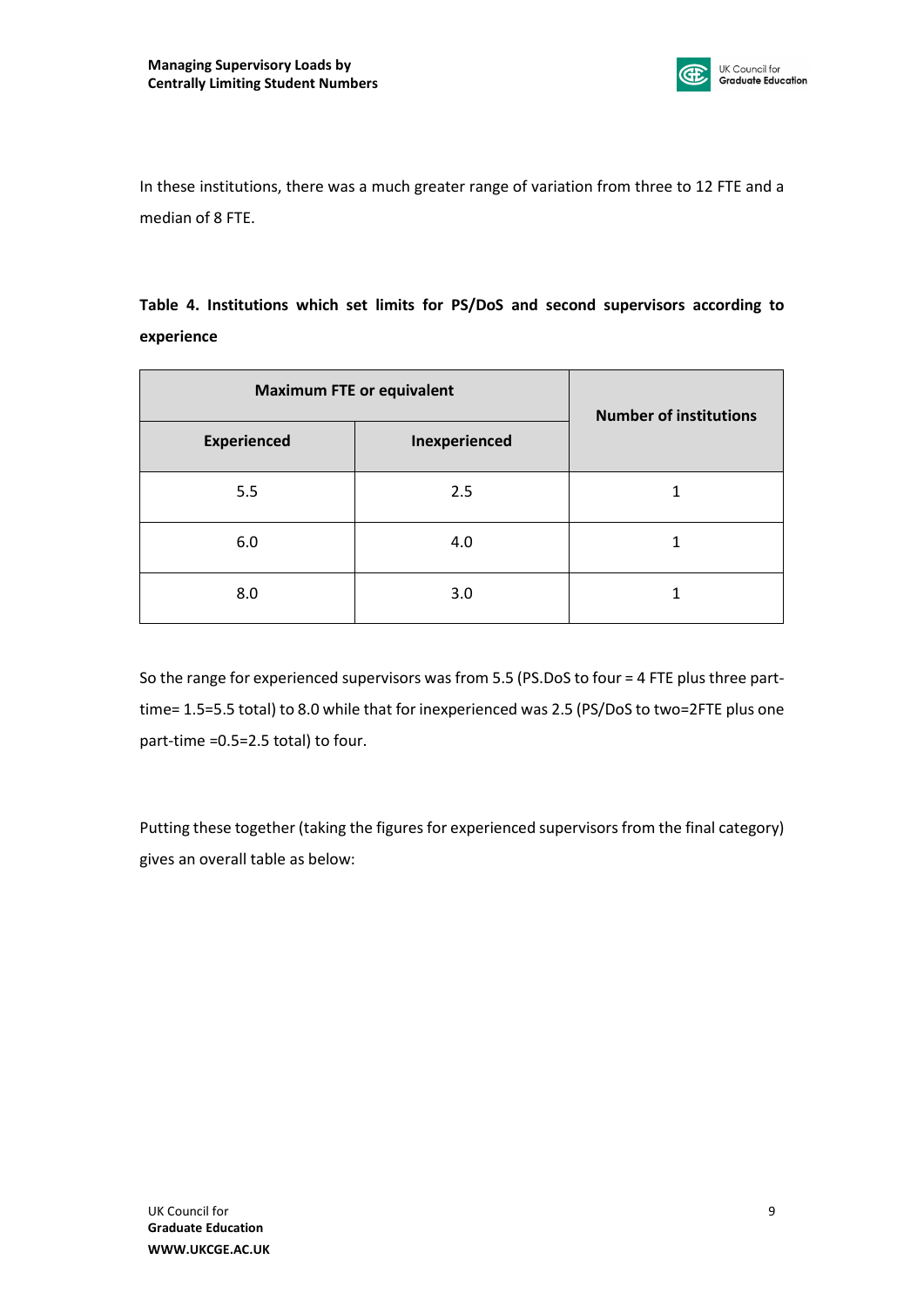

| <b>Maximum FTE or equivalent %</b> | <b>Number of institutions</b> | $\%$    | <b>Cumulative</b> |
|------------------------------------|-------------------------------|---------|-------------------|
| 3                                  | $\mathbf{1}$                  | 1.4     | 1.4               |
| 5                                  | $\overline{2}$                | 2.9     | 4.3               |
| 5.5                                | $\mathbf 1$                   | $1.4\,$ | $5.7$             |
| 6                                  | 42                            | 60.0    | 65.7              |
| $\overline{7}$                     | $\mathbf{1}$                  | 1.4     | 67.1              |
| 8                                  | 16                            | 22.9    | 90.0              |
| 9                                  | $\overline{4}$                | 5.7     | 95.7              |
| $10\,$                             | $\overline{2}$                | 2.9     | 98.6              |
| 12                                 | $\mathbf 1$                   | $1.4\,$ | 100               |
| <b>TOTALS</b>                      | 70                            | 100.0   |                   |

#### **Table 5. All institutions defining limits for supervisors**

So, overall, two thirds of institutions had numerical limits of six FTE or less, and 90% eight or less.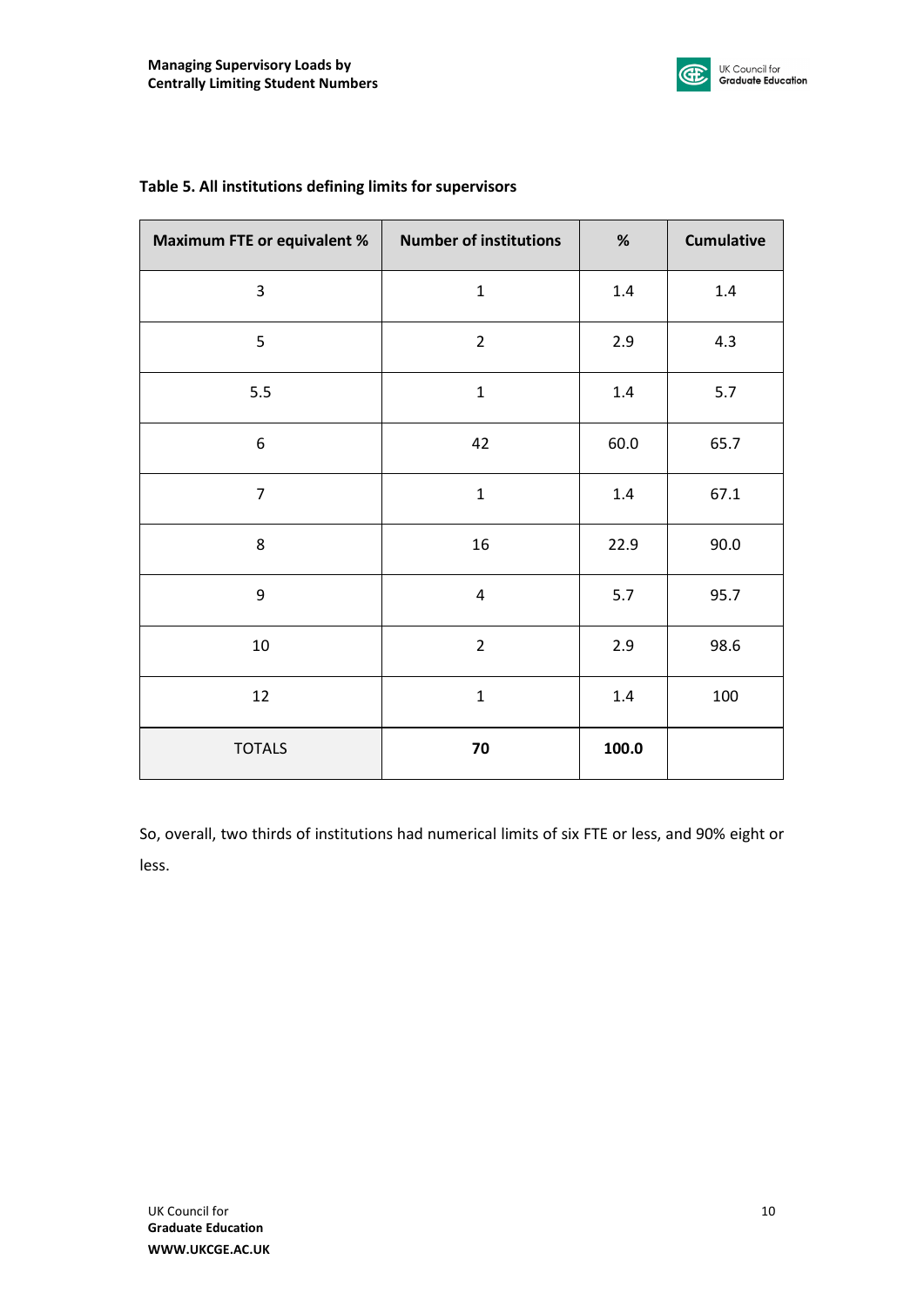

## **DISCUSSION**

Institutions clearly diverge significantly in their approach to limiting the numbers of supervisees with 37 (53%) applying common limits to all supervisors irrespective of supervisory status, 20 (29%) only applying limits to only PS/DoS, 10 (14%) setting different limits for PS/DoS and second supervisors, and 3 (4%) linking limits for both PS/DoS and second supervisors to supervisory experience. Two comments may be made on this divergence.

Firstly, it is at least arguable that, if institutions are going to try and manage supervisory workloads by setting limits, they should do so for all supervisors, and not just one category. In institutions which only set limits for PD/DoS, there is a danger that they could be overwhelmed by numerous additional roles as second supervisors, which could threaten the quality of their supervision.

Secondly, it would seem to be good practice to recognise the importance of experience in supervision in determining limits. Good supervisory practice can, to some extent, be imparted by professional development and mentoring, but there is also an element of learning the craft on the job (see for example Hockey 2003, Feather and McDermott, 2014). It can be helpful to inexperienced supervisors to be given the time and space to do that by limiting the number of supervisees until they acquire the knowledge and skills that only come through experience. However, while this is common in Australia (see Kiley 2018), it is followed by less than a handful of UK institutions.

But if there is variation in approaches, there would seem to be a strong consensus that maximum supervisory loads should be between six and eight FTE; of the 70 institutions, 59 (84%) had limits within this range. But there were outliers, including 4 (6%) where limits were less then six and, perhaps more worryingly, 7 (10%) where limits were greater than eight. This is not to say that supervising nine or more FTE is inherently over-burdening supervisors, but that it seems to be beyond the norm for the sector.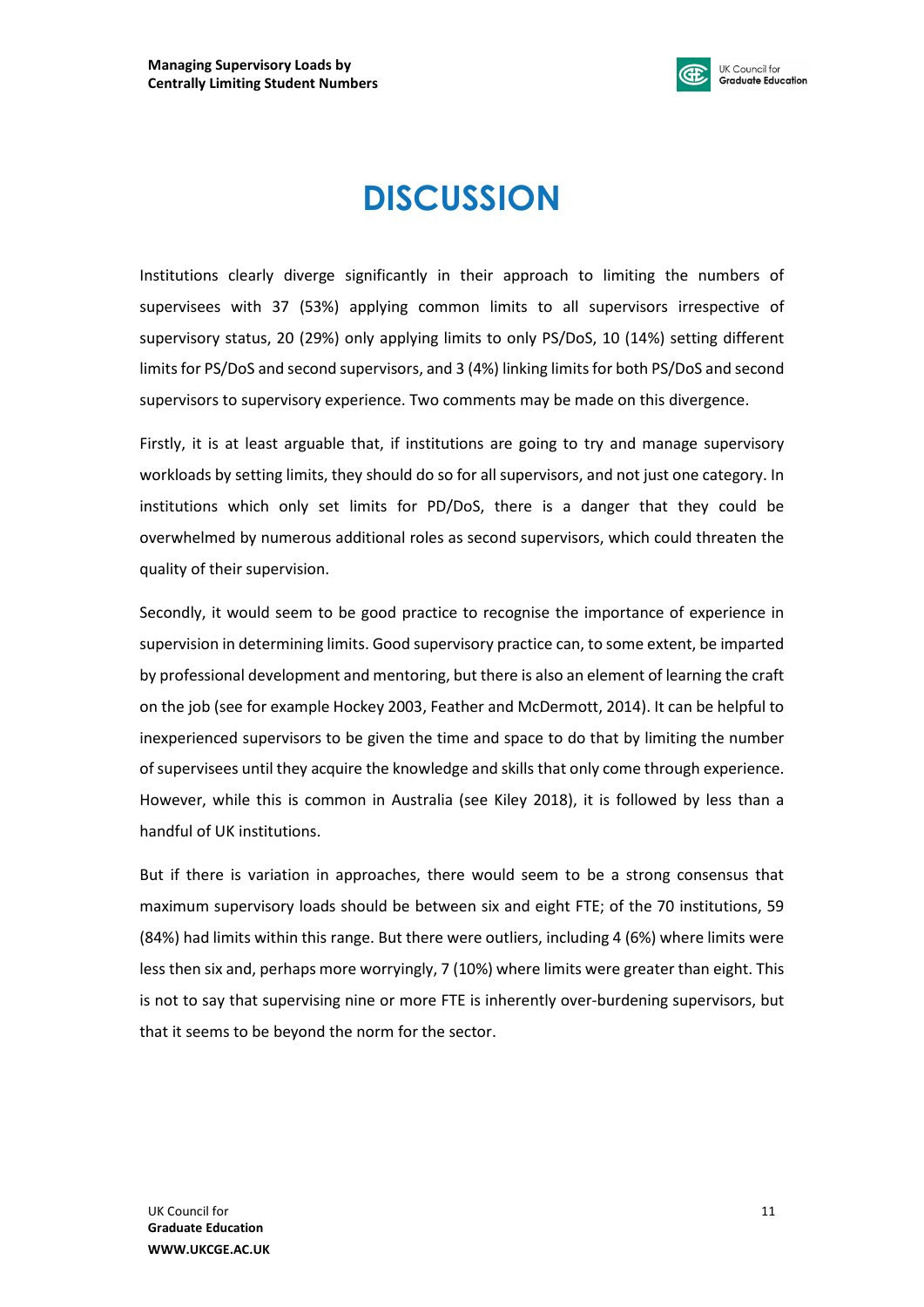

## **CONCLUSIONS**

This study has sought to investigate how institutions in the UK attempt to regulate the workload of supervisors by centrally limiting the number of supervisees. It found that there were considerable divergences in terms of how limits were set between categories of supervisors, and it was suggested that there was a need to apply limits to all supervisors and perhaps to discriminate in numbers between experienced and inexperienced supervisors. But in terms of numbers of supervisees, it found a strong consensus across the sector that the appropriate number was between six and eight FTE students.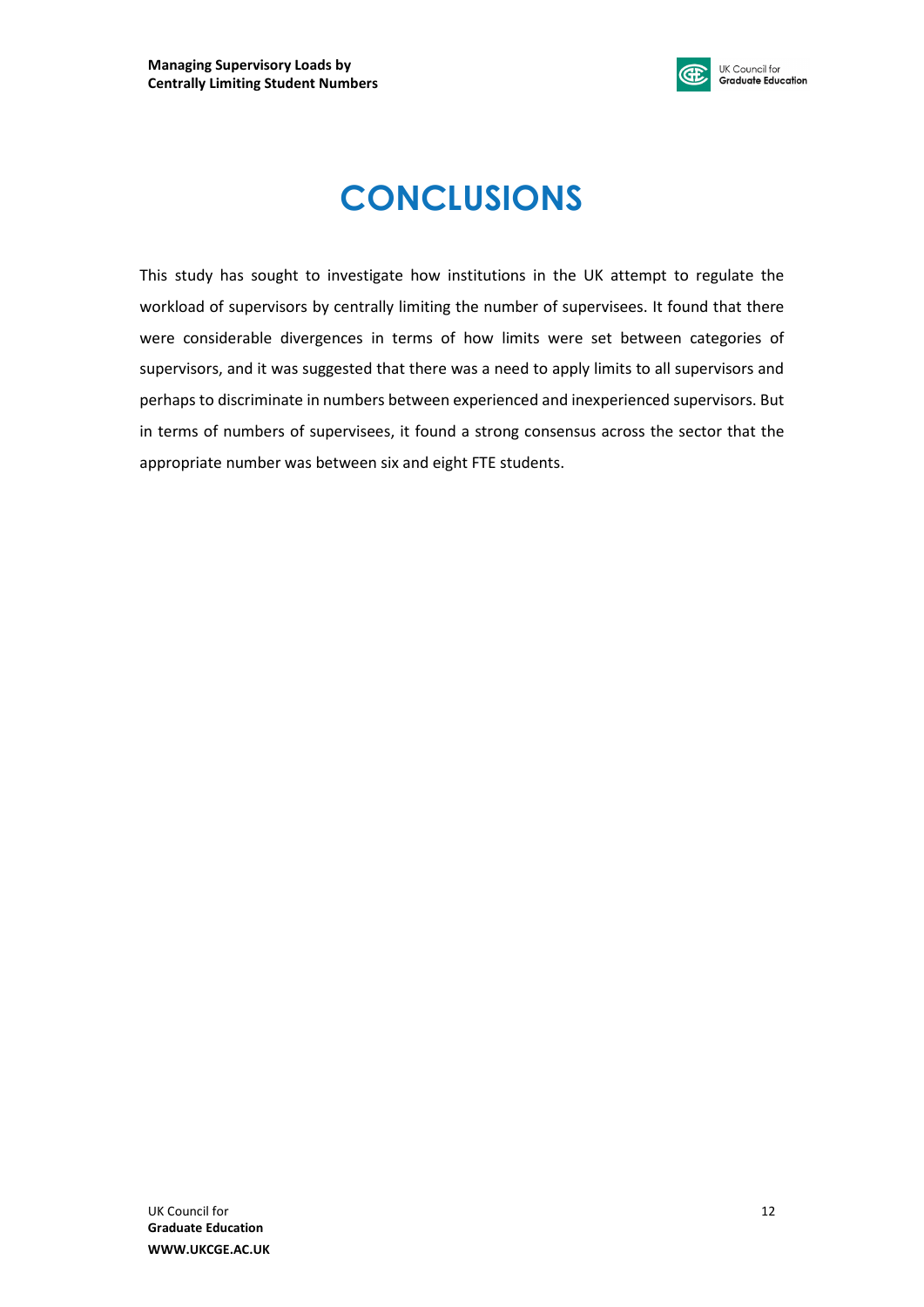

#### UK Council for **Graduate Education**

### **REFERENCES**

#### **Bair, C.R. and Haworth, J.G. (2004)**

Doctoral Student Attrition and Persistence: A Meta-Synthesis of Research. In J.C.Smart (ed.) Higher Education Handbook of Theory and Research X1X. *Dordrecht, Kluwer Academic Publishers, 481-533.* 

#### **Carter, S., Laurs, D. Chant, L. and Wolfgramm-Follaki (2017)**

Indigenous knowledges and supervision: Changing the lens. *Innovations in Education and Teaching International, DOI: 10.1080/14703297.2017.1403941. FC*

#### **Cohen, S.M. (2011)**

Doctoral Persistence and Doctoral Program Completion Among Nurses. *Nursing Forum, 46(2): 64-70.*

#### **Feather, D. and McDermott, K. (2014)**

The role of new doctoral supervisors in higher education – a reflective view of literature and experience using two case studies. *Research in Post-Compulsory Education 19)2): 165-76.*

#### **Hockey, J. (2003)**

Art and Design Practice-Based Research Degree Supervision: Some empirical findings. *Arts and Humanities in Higher Education, 2(2): 173-85.* 

#### **Kiley, M. (2021)**

Australia. In S.Taylor, M. Kiley and Karri. A. Holley (eds.) The Making of Doctoral Supervisors. *London Routledge: 1-11.*

#### **Lovitts, B.E. (2008)**

The Transition to Independent Research: Who Makes It, Who Doesn't and Why. *The Journal of Higher Education, 79(3): 296-325.* 

#### **Quality Assurance Agency**

#### **Smith, R., Maroney, K., Nelson, K., Abel, A., Abel, H. (2006)**

Doctoral Programmes: Changing Rates of Attrition. *Journal of Humanistic Counselling, Education and Development, 45(1): 17-31.* 

#### **University of Sussex (2020)**

Information for Supervisors. *Available online a[t https://www.sussex.ac.uk/rsao/supervisors](https://www.sussex.ac.uk/rsao/supervisors) Accessed 10th February 2021.*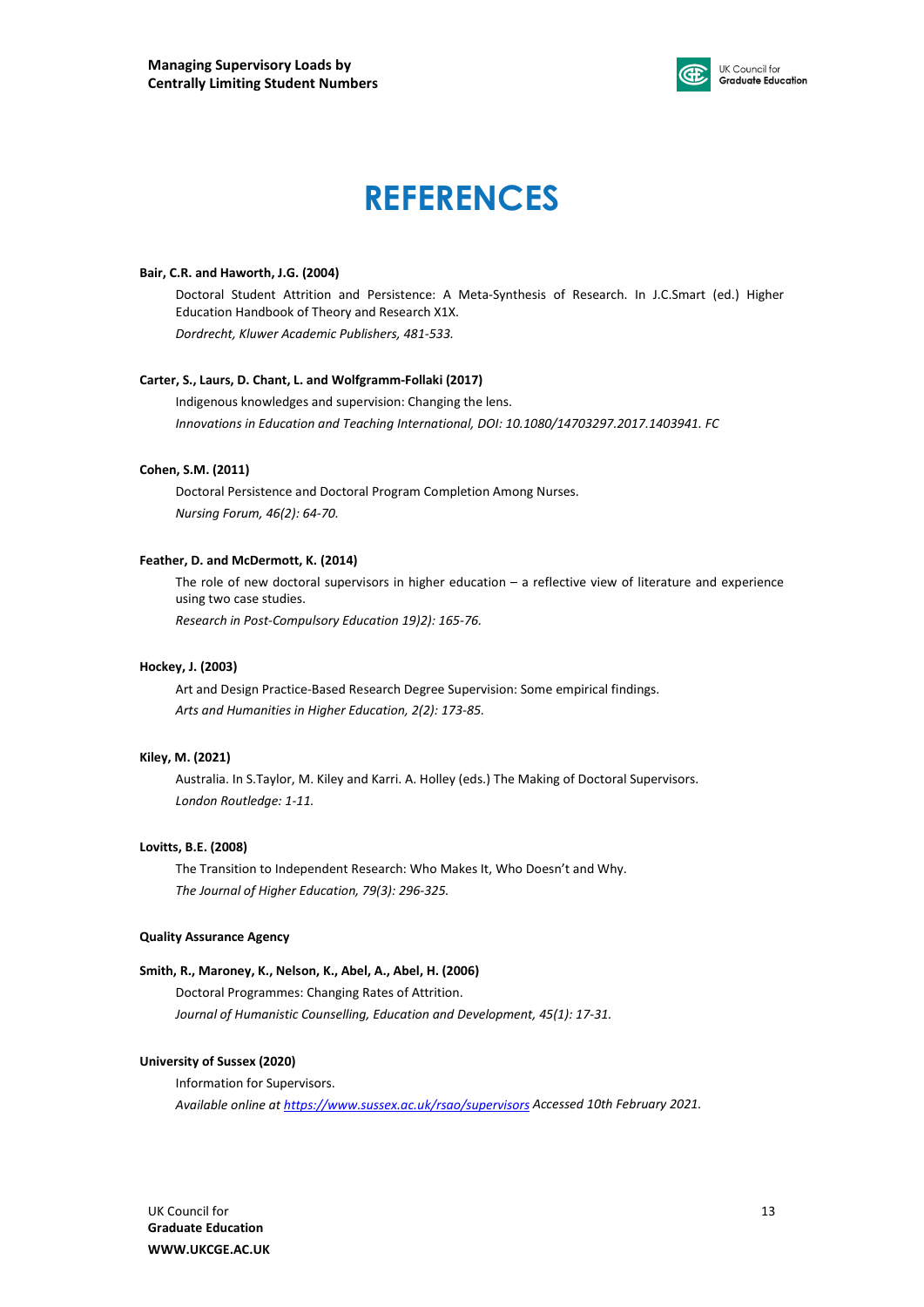

#### **Wadesango, N. and Machingambi, S. (2011)**

Post Graduate Students' Experiences with Research Supervisors. *Journal of Sociology and Social Anthropology, 2(1): 31-37.*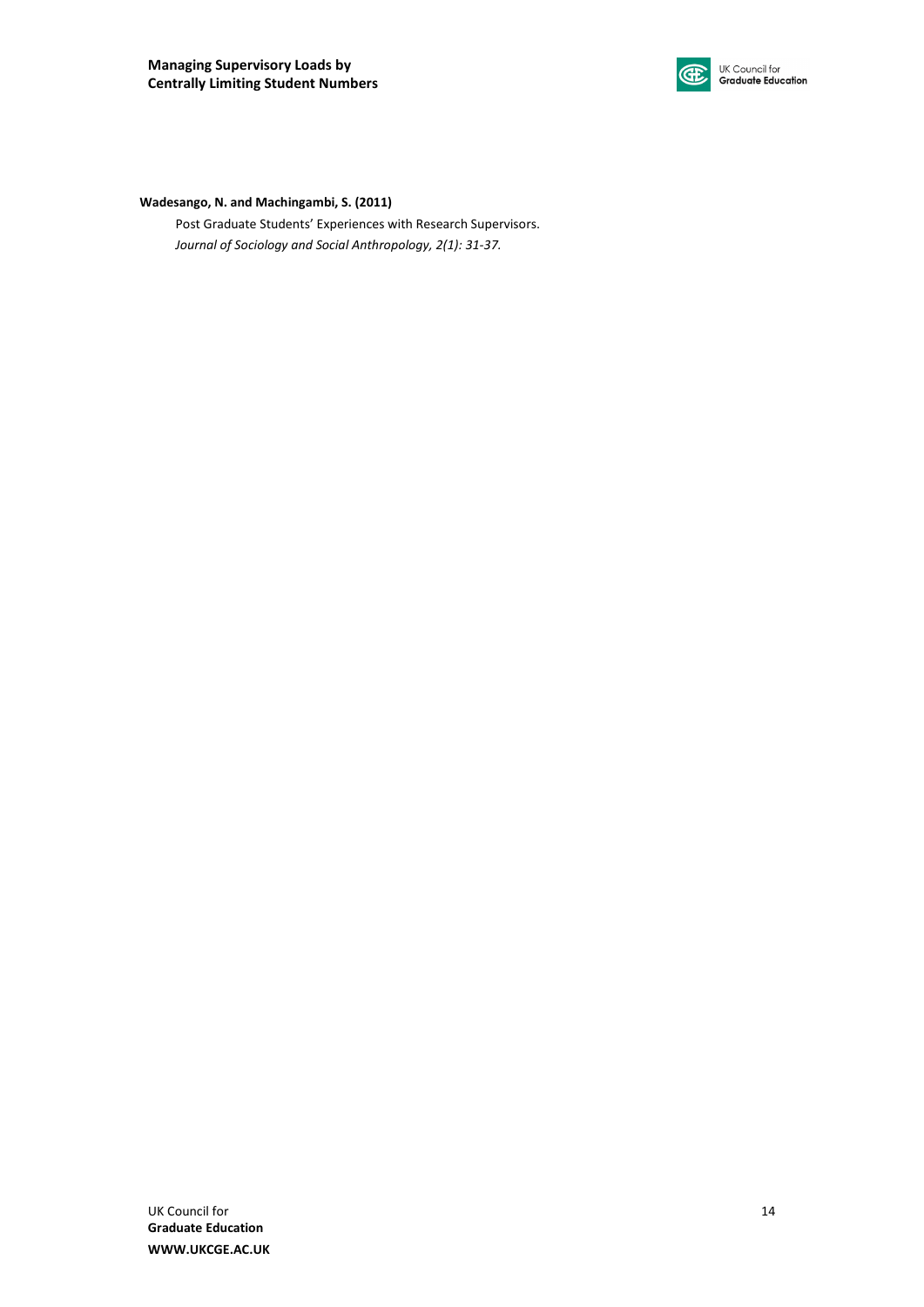

### **ABOUT THE UKCGE**



UK Council for **Graduate Education** 

#### **SUPPORTING EXCELLENCE IN POSTGRADUATE EDUCATION**

The UK Council for Graduate Education is the leading independent representative body for postgraduate education in the UK. The Council is a membership organisation providing highquality leadership and support to our members, to promote a strong and sustainable national postgraduate sector.

Through our comprehensive professional development and networking events, the UKCGE has been supporting excellence in the postgraduate sector for over 20 years. Our world-class events — covering both PGR & PGT — are designed, developed, and delivered by your sector colleagues. Giving you real-world insights, practical learnings & evidence of excellent practice.

#### **[www.ukcge.ac.uk](http://www.ukcge.ac.uk/)**

**Tel:** 01543 308602 **Email:** [ukcge@ukcge.ac.uk](mailto:ukcge@ukcge.ac.uk)

### **ABOUT THE RESEARCH SUPERVISORS SUPERVISORS NETWORK**

The UKCGE's Research Supervisors Network is the *world's first* national network for research supervisors. This fast growing community provides a forum for discussion & learning, enabling supervisors to support each other in enhancing their own practice.

Regular workshops, seminars and webinars, delivered by world leading experts in the development of research supervisory practice, provide further opportunities for research supervision professional to evaluate and enhance their own practice.

*[Join the Research Supervisors Network](http://eepurl.com/cD6Qs9)*